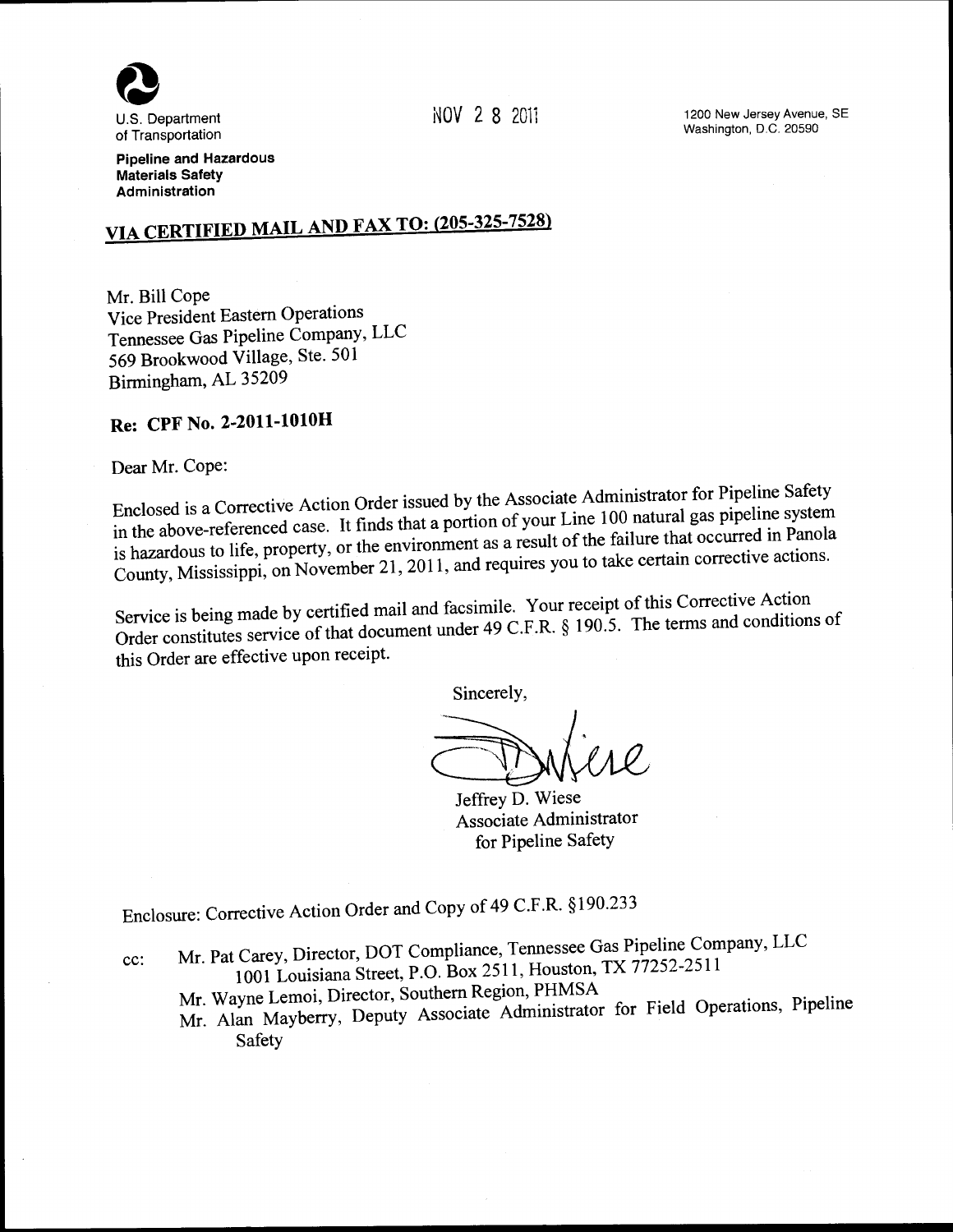# **U.S. DEPARTMENT OF TRANSPORTATION PIPELINE AND HAZARDOUS MATERIALS SAFETY ADMINISTRATION OFFICE OF PIPELINE SAFETY WASHINGTON, D.C. 20590**

)

)

)

**In the Matter of** )

**Tennessee Gas Pipeline Company, LLC,** ) **CPF No. 2-2011-lOlOH** 

**Respondent.** )

## **CORRECTIVE ACTION ORDER**

I am issuing a Corrective Action Order to Tennessee Gas Pipeline Company, LLC (TGP or · Respondent), a subsidiary of El Paso Corporation, under the authority provided in 49 U.S.C. § 60112. The Order requires TGP to take certain actions to protect the public, property, and the environment from the hazards associated with an 89.4-mile portion of the Line 100 System.

On November 21, 2011, one of the four parallel pipelines in the Line 100 System ruptured near Batesville, Mississippi, resulting in the release of natural gas. The escaping natural gas ignited and formed into a fireball that continued to bum for the next several hours. The local authorities evacuated approximately 20 homes. There were no reported injuries or fatalities.

The Pipeline and Hazardous Materials Safety Administration (PHMSA), Office of Pipeline Safety (OPS), Southern Region, has initiated an investigation of the incident pursuant to the authority provided in 49 U.S.C. § 60117. The cause of the rupture has not yet been determined.

### **Preliminary Findings**

- The Line 100 System is a 1,400-mile natural gas pipeline system that runs in a northeasterly direction from Texas to West Virginia.
- The Line 100 System is composed of four parallel, looped pipeline systems that are generally located in a common right-of-way (ROW): Line 100-1, Line 100-2, Line 100- 3, and Line 100-4.
- In the Batesville Area, a portion of the Line 100 System extends approximately 89.4 miles from the outlet of a compressor station in Greenville, Mississippi (Greenville CS),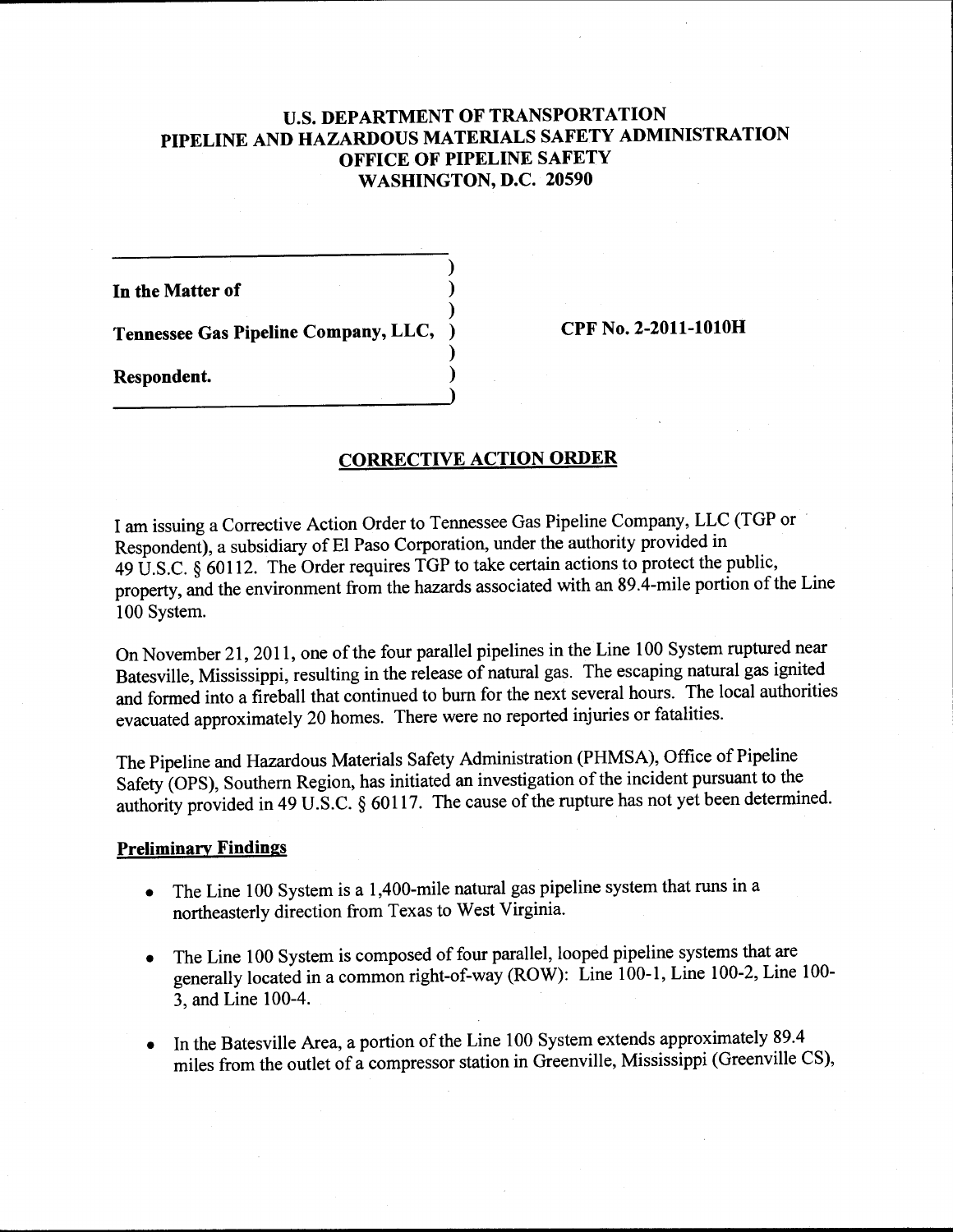through a compressor station in Batesville, Mississippi (Batesville CS), to a mainline block valve (MLV 68-1) in Marshall County, Mississippi.

- At approximately 8:33 p.m. Central Standard Time (CST) on November 21, 2011, the operator of the Batesville CS detected a change in the pressure of Line 100-1. The operator immediately notified gas control and his supervisor of that abnormal condition.
- At approximately 8:41 p.m. CST, escaping natural gas from Line 100-1 at Valve Section 63-1, Station 126+43 ignited and formed into a fireball. Line 100-1 has a wrinkle bend with a pressure-containing sleeve at that location.
- At approximately 8:45 p.m. CST, TGP personnel activated the emergency shutdown system (ESD) at the Batesville CS, which automatically closed the mainline block valves on all four of the Line 100 System pipelines at that location. The Batesville CS is approximately 2.39 miles upstream of the rupture site.
- At approximately 9:20 p.m. CST, TGP personnel manually closed MLV 64-2, the first mainline block valve on Line 100-2 downstream of the rupture site.
- At approximately 9:30 p.m. CST, TGP personnel manually closed MLV 64-1, the first mainline block valve on Line 100-1 downstream of the rupture site. The closure of MLV 64-1 isolated the ruptured section of Line 100-1.
- At approximately 11:15 p.m. CST, the local authorities extinguished the fire at Line 100- 1, Valve Section 63-1, Station 126+43.
- The rupture site is situated along a rural ROW in a Class 1 location, approximately 1.5 miles from U.S. Highway 278/Mississippi Highway 6.
- At the rupture site, Line 100-1 is laterally separated from Line 100-2 by approximately 136 feet, from Line 100-3 by approximately 256 feet, and from Line 100-4 by approximately 336 feet.
- TGP has removed Line 100-1 from service.
- TGP has shut-in Line 100-2 at a pressure of approximately 602 pounds per square inch gauge (PSIG).
- Line 100-3 and Line 100-4 remain in service.
- At approximately 3:30 p.m. CST on November 22, 2011, an OPS pipeline safety investigator from the Southern Region, PHMSA, arrived at the rupture site.
- The OPS inspection indicates the following:
	- o Line 100-1 is a 24-inch natural gas pipeline constructed with API SL X-50 steel pipe.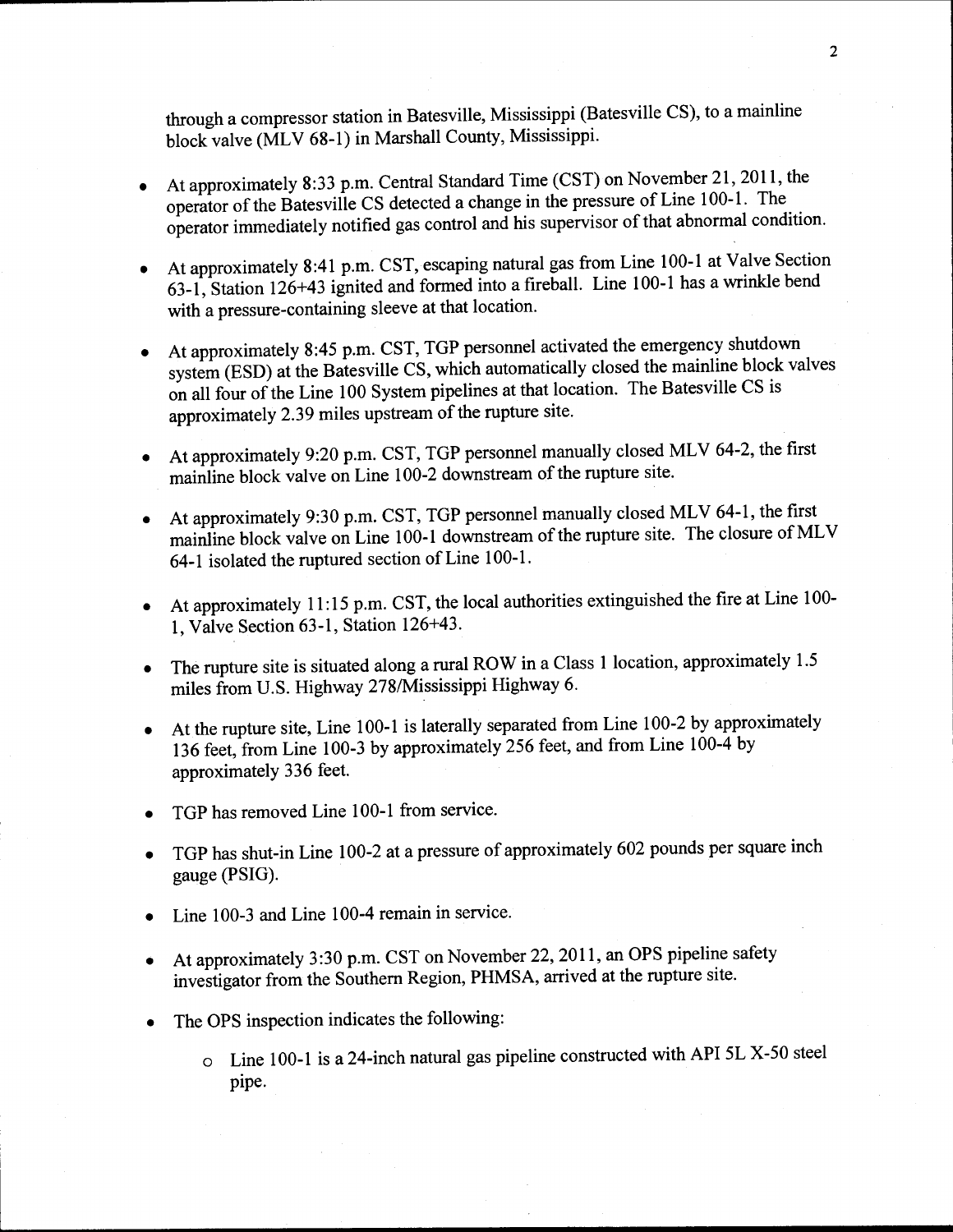- o The original installation of Line 100-1 occurred in 1944.
- $\circ$  In 1946, a wrinkle bend on Line 100-1 was repaired with a field-fabricated, pressure-containing sleeve after a leak was discovered. That sleeve is placed at a low point in the line between two river weights.
- $\circ$  After reviewing the results of a prior inline inspection (ILI), TGP excavated, visually inspected, recoated, and reburied the sleeve in 2000.
- o In September 2011, TGP performed another ILl of Line 100-1, including the section that contains the wrinkle bend and sleeve, with a high-resolution magnetic flux leakage/deformation tool.
- o TGP received the results from the September 2011 ILl inspection on the date of the rupture.
- o The November 21, 2011 rupture of Line 100-1 occurred at the wrinkle bend with the pressure-containing sleeve. The depth of cover at that location was approximately 10 feet at that time.
- o The maximum allowable operating pressure (MAOP) of Line 100-1 is 750 PSIG, as established based on the 5-year highest operating pressure prior to July 1970 and confirmed by hydrostatic pressure tests conducted in 1966/1967, 1983, 1989, 2005, and 2011.
- o The actual operating pressure of the affected portion of Line 100-1 at the time of the rupture was 748 PSIG.
- TGP is currently excavating and dewatering the rupture site.
- TGP has not determined whether the conditions that caused the November 21, 2011 rupture exist on other portions of the Line 100 System.
- On November 16, 2011, a failure occurred on TGP's Line 200 System in Morgan County, Ohio. The Associate Administrator has issued a Corrective Action Order to TGP as a result of that failure.
- On November 23,2011, the National Transportation Safety Board (NTSB) sent PHMSA a request for information about the November 21, 2011 failure. Specifically, NTSB asked whether Line 100-1 had been subjected to hydrostatic pressure testing or inline inspections, for information on the distance between the rupture site and the nearest mainline shutoff valve, and for an estimate of the time that TGP took to close those shutoff valves after discovery of the rupture.
- TGP is a subsidiary of El Paso Corporation, which is in the process of being purchased by Kinder Morgan Pipelines, subject to regulatory approvals.

3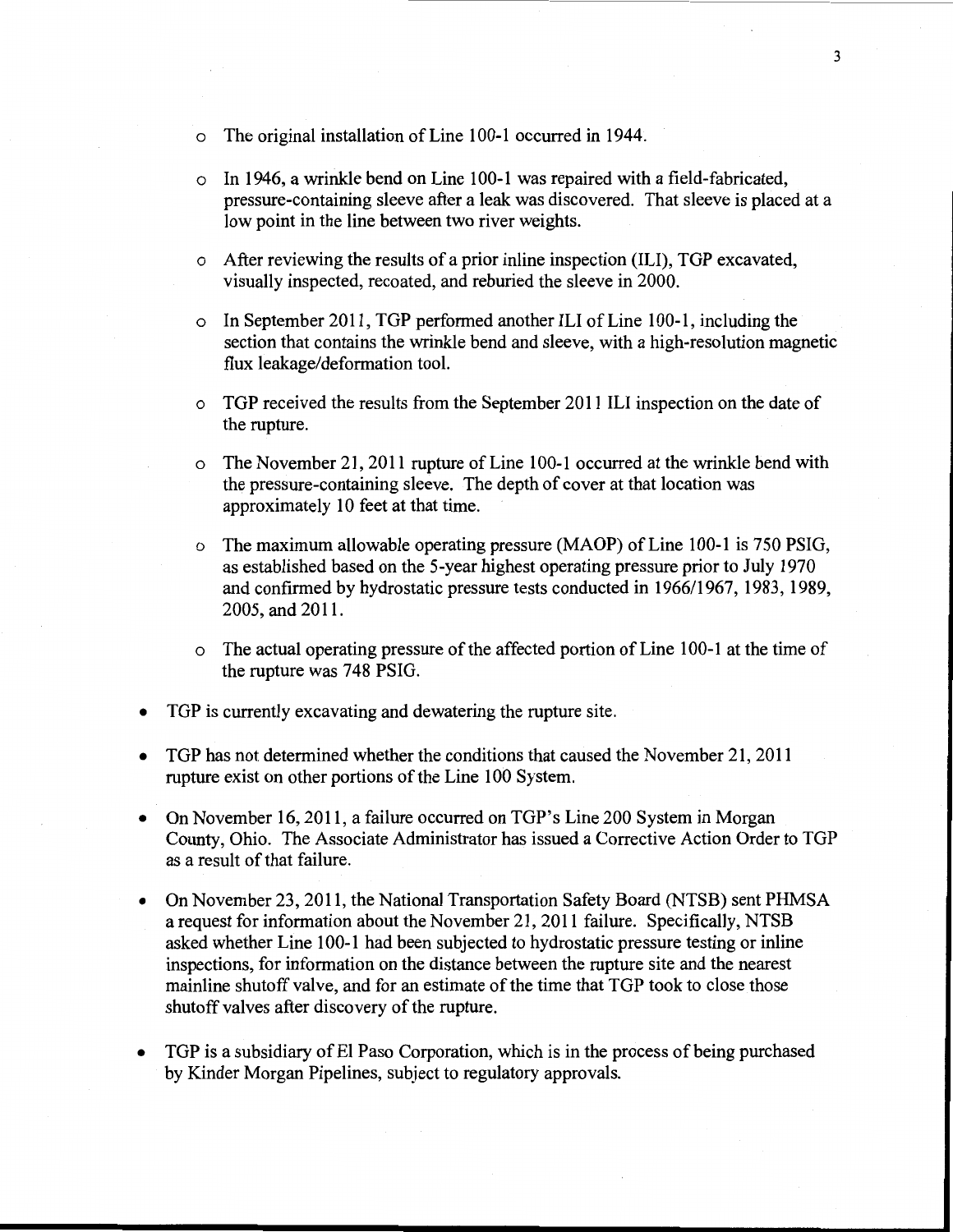#### **Determination of Necessity for Corrective Action Order and Right to Hearing**

Under 49 U.S.C. § 60112 and 49 C.F.R. § 190.233, the Associate Administrator may issue a corrective action order after providing reasonable notice and the opportunity for a hearing if he finds that a particular pipeline facility is or would be hazardous to life, property, or the environment. The terms of such an order may include the suspended or restricted use of a pipeline facility, physical inspection, testing, repair, replacement, or any other action as appropriate. The Associate Administrator may also issue a corrective action order without providing any notice or the opportunity for a hearing if he finds that a failure to do so expeditiously will result in likely serious harm to life, property or the environment. The opportunity for a hearing will be provided as soon as practicable after the issuance of the CAO in such cases.

After evaluating the preliminary findings, I find that the continued operation of Line 100-1 without corrective measures would be hazardous to life, property, and the environment. The portion of Line 100-1 that failed is more than 60 years old, and its installation and subsequent repair occurred more than 20 years before the issuance of the minimum federal standards for natural gas pipeline systems. The rupture also resulted in a fire that burned for several hours and necessitated the evacuation of approximately 20 homes. TGP has not yet determined whether the conditions that caused the failure exist on other portions of the Line 100 System, a 1,400 mile pipeline that extends from Texas to West Virginia. TGP also experienced another failure on its Line 200 System in Morgan County, Ohio, on November 16,2011. NTSB has asked PHMSA for information about both of these incidents.

Considering the age of the pipe, the circumstances surrounding the rupture, the proximity of the Line 100-1 to populated areas and public roadways, the hazardous nature of the product being transported, the remaining uncertainties as to the cause of the rupture, the ongoing status of the OPS failure investigation, the recent occurrence of other failures on TGP's natural gas pipeline systems, and the inquires made by NTSB, I find that a failure to issue this Order expeditiously to require immediate corrective action would result in likely serious harm to life, property, and the environment. Accordingly, this Corrective Action Order mandating immediate corrective action is issued without prior notice and opportunity for a hearing. The terms and conditions of this Order are effective upon receipt.

Within 10 days of receipt of this Order, Respondent may request a hearing, to be held as soon as practicable, by notifying the Associate Administrator for Pipeline Safety in writing, delivered personally, by mail or by telecopy at (202) 366-4566. The hearing will be held in Atlanta, Georgia, or Washington, D.C., on a date mutually convenient to PHMSA and Respondent.

After receiving and analyzing additional data in the course of this investigation, PHMSA may identify other corrective measures that need to be taken. Respondent will be notified of any additional measures required and amendment of this Order will be considered. To the extent consistent with safety, Respondent will be afforded notice and an opportunity for a hearing prior to the imposition of any additional corrective measures.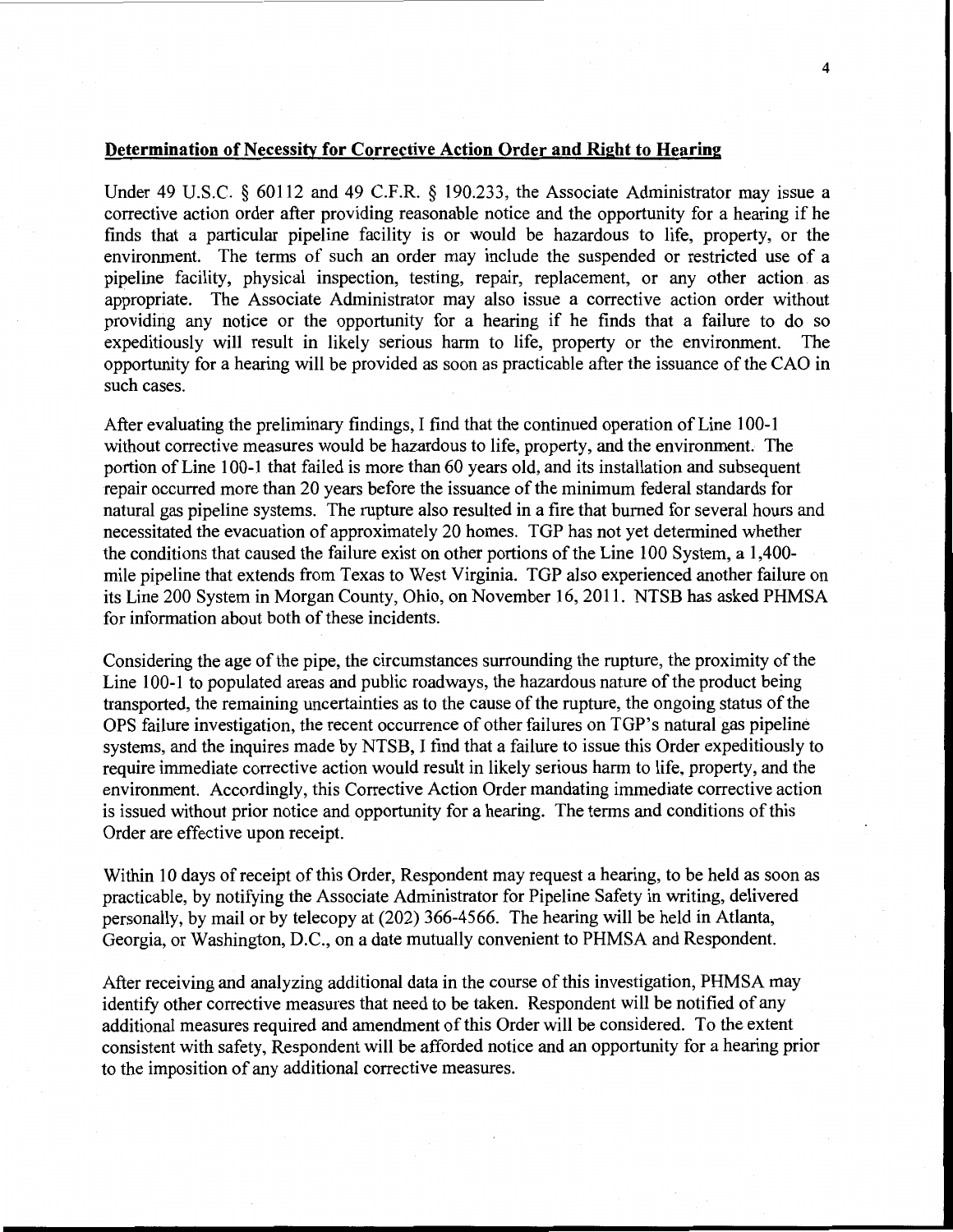#### **Required Corrective Action**

Pursuant to 49 U.S.C. § 60112, I hereby order TGP to immediately take the following corrective actions on Line 100-1:

- 1. The "Affected Pipeline" means the 89.4-mile portion of Line 100-1 that extends from the outlet of the Greenville Compressor Station (Station 54) to main line valve MLV 68-1.
- 2. The "Isolated Segment" means the 9 .16-mile section of Line 100-1 that extends from the Batesville Compressor Station to MLV 64-1. The Isolated Segment is the portion of the Affected Pipeline that was removed from service immediately after the November 21, 2011 rupture and which must remain out of service until a restart plan is submitted and approved by the Director, Southern Region in accordance with Items 4 and 5.
- 3. The operating pressure along the Affected Pipeline must not exceed eighty percent (80%) of the actual operating pressure in effect immediately prior to the rupture (i.e., TGP will reduce, if required, and maintain a 20% pressure reduction in the operating pressure along the entire length of the Affected Pipeline). This pressure restriction will remain in effect until written approval to increase the pressure or return Line 100-1 to its pre-failure operating pressure is obtained from the Director pursuant to Item 17 or 18. By December 1, 2011, TGP must provide the Director with a list of the actual operating pressure at the Greenville and Batesville Compressor Stations on Line 1 00-1 at the time of failure, and the reduced discharge pressure settings at each compressor station.
- 4. TGP must not operate the Isolated Segment until authorized to do so by the Director, Southern Region.
- 5. Prior to resuming operation of the Isolated Segment, TGP must develop and submit a written re-start plan for prior approval to the Director, OPS Southern Region, Pipeline and Hazardous Materials Safety Administration, 233 Peachtree Street, Suite 600, Atlanta, GA 30303. The restart plan must include actions to confirm the integrity of the Isolated Section.
- 6. After receiving authorization from the Director to restart the Isolated Segment, the pressure must not exceed 598 PSIG at any point in the Affected Pipeline. This pressure restriction will remain in effect until written approval to increase the pressure or return the pipeline to its pre-failure operating pressure is obtained from the Director pursuant to Item 17 or 18.
- 7. Within 45 days of receipt of this Order, complete mechanical and metallurgical testing and failure analysis of the failed pipe, including analysis of soil samples and any foreign materials. Complete the testing and analysis as follows:

A. Document the chain-of-custody when handling and transporting the failed pipe section(s) and other evidence from the failure site;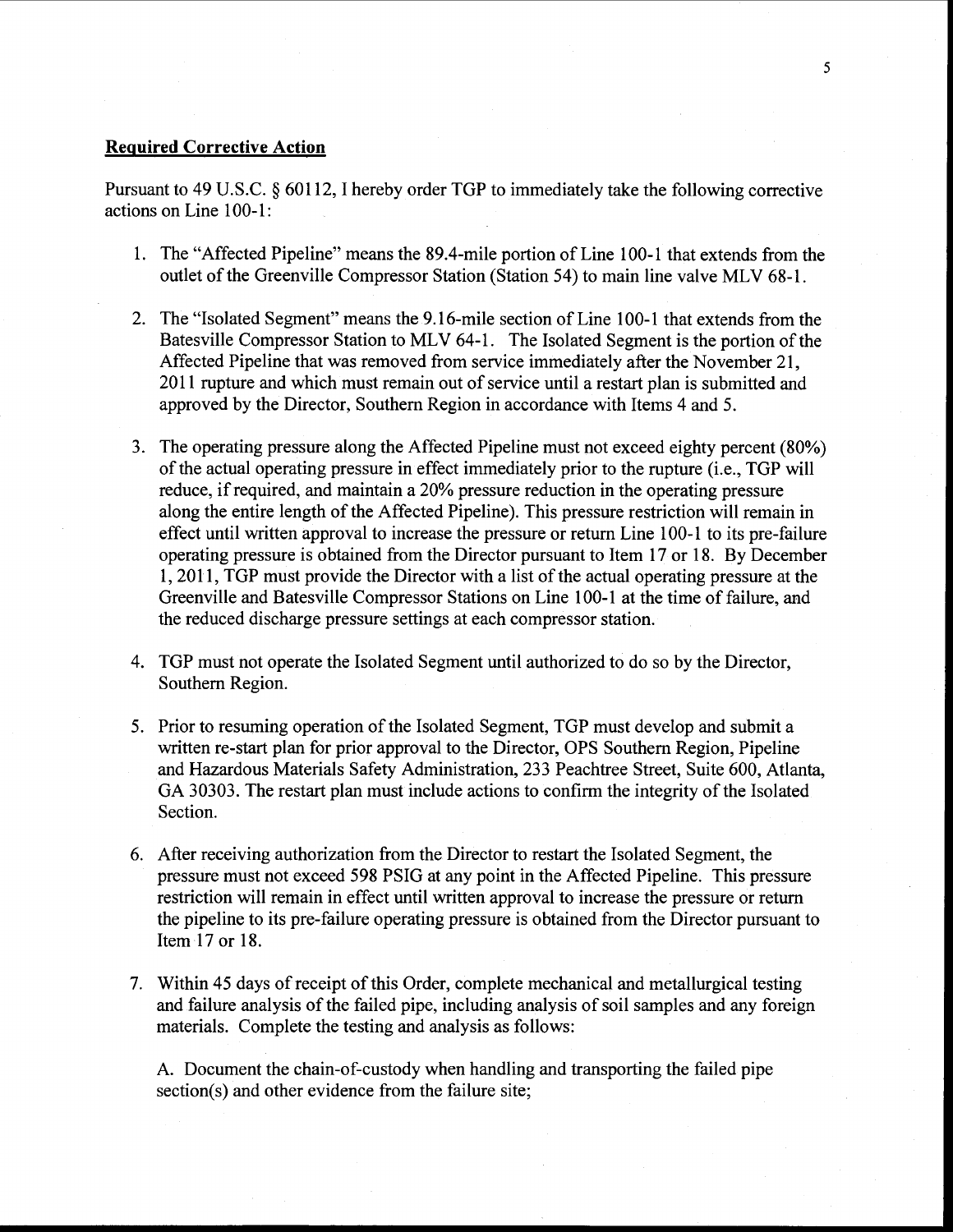B. Utilize the mechanical and metallurgical testing protocols, including the testing laboratory approved by the Director;

C. Prior to commencing the mechanical and metallurgical testing, provide the Director with the scheduled date, time, and location of the testing to allow a PHMSA representative to witness the testing; and

D. Ensure that the testing laboratory distributes all resulting reports in their entirety (including all media) whether draft or final, to the Director at the same time as they are made available to TGP.

- 8. Within 15 days following receipt of this Order, submit a report to the Director identifying any sections of the Affected Pipeline where any buildings intended for human occupancy are within the Potential Impact Radius (as defined in 49 C.P.R.§ 192.903), all road and railway crossings, all High Consequence Areas (as provided in 49 C.P.R.§§ 192.903- 192.905), and all Class 2, 3 and 4 locations.
- 9. Within 30 days of receipt of this Order, perform an aerial instrument or ground instrumented leakage survey of the Affected Pipeline. Investigate all leak indications and remedy all leaks discovered. Submit documentation of this survey to the Director within 45 days of receipt of this Order.
- 10. Within 90 days following receipt of this Order, complete a failure root cause analysis (RCA) for the November 21, 2011 rupture, which is supplemented and facilitated by an independent third-party acceptable to the Director. Elements of the RCA must include · but are not limited to: a scoping document of the RCA; procedures associated with the RCA; the methods used for the analysis and updates on each method as it progresses; and a study and analysis of environmental and other factors that may have caused stresses on the pipeline contributing to the failure. The RCA must document all contributory factors and the decision-making process. A final report of the RCA results must be submitted to the Director, including any lessons learned and whether the findings are applicable to other locations and pipelines within the TGP pipeline system.
- 11. Within 90 days of receipt of this Order, submit to the Director for approval an Integrity Verification and Remediation Plan (IVRP) to investigate, evaluate, and remediate the Line 100-1 pipeline. The IVRP will include, at a minimum, the following actions:

A. Identify all pipe in the Affected Pipeline with characteristics similar to the contributing factors identified for the November 21, 2011 failure;

B. Perform an evaluation of the Affected Pipeline based on the findings of the mechanical and metallurgical study performed as required by Item 7 and of the RCA required by Item 10.

6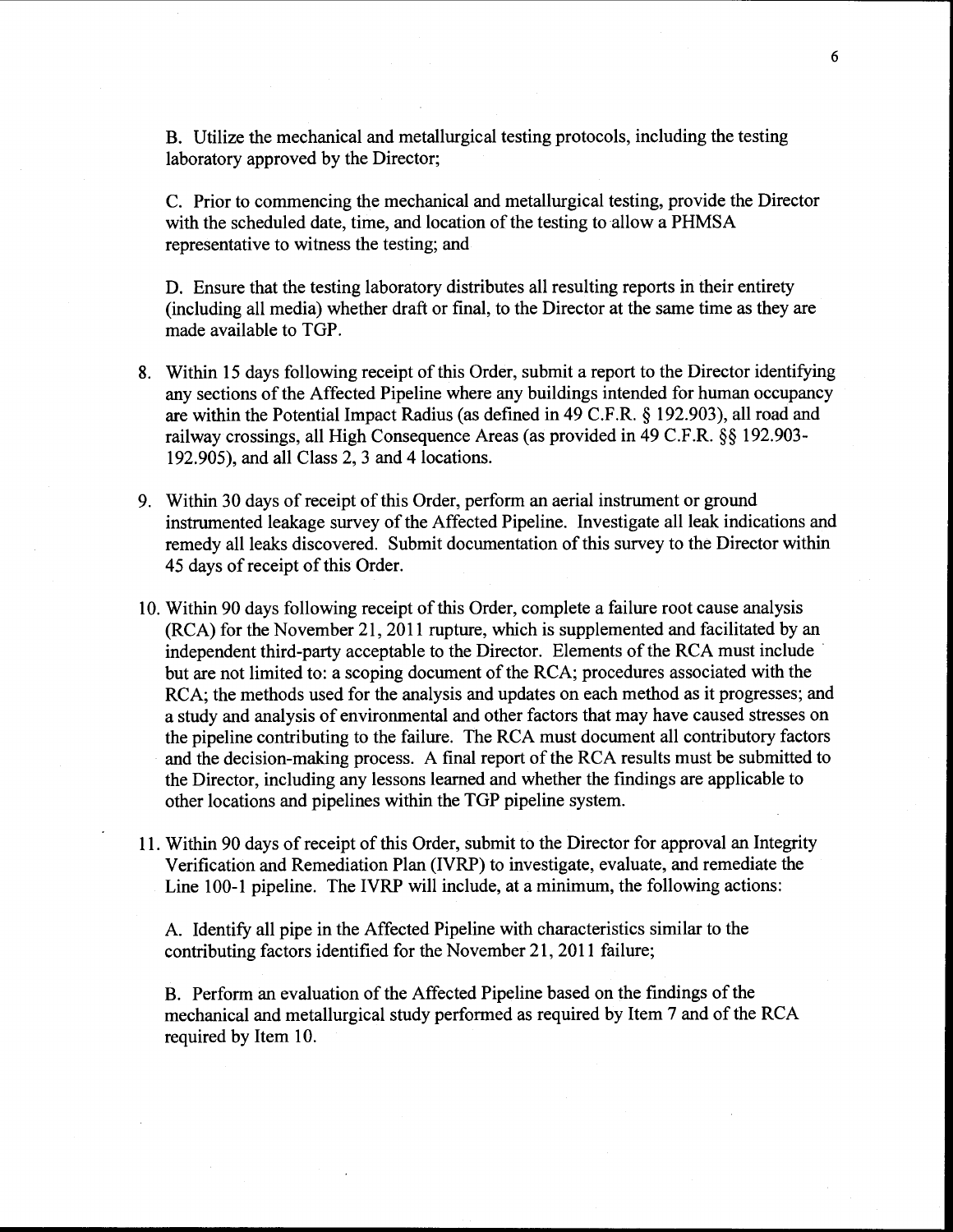C. Determine if conditions similar to those contributing to the failure are likely to exist elsewhere on the Affected Pipeline;

D. Develop and implement an integrity testing plan. The integrity testing plan must address all factors known or suspected in the failure, including, but not limited to, internal inspection tool surveys, pressure testing, and remedial action. The type of internal inspection tools or other testing used must be technologically appropriate for assessing the system based on the types of failure(s) that occurred on November 21, 2011, with an emphasis on identifying and evaluating: 1) anomalies associated with wrinkle bends repaired by sleeves and 2) dents, gouges, and grooves repaired by sleeves. Previous testing results may be used if approved by the Director.

E. Provide a detailed description of the inspection and repair criteria to be used in the field evaluation of the anomalies that are excavated, to include a description of how any defects are to be graded (if appropriate) and a schedule for repairs or replacement;

F. Remediate any pipe in the Affected Pipeline identified as having the potential to fail as soon as conditions permit, focusing on areas where there is a potential threat to life, property or the environment;

G. A process for extending the IVRP to the entire length of Line 100-1 and to Lines 100- 2, 100-3, and 100-4 should the results of the evaluation, testing, and remediation indicate a potential systemic issue on the Line 100 System; and

H. Provide a proposed schedule for completion of the actions required by paragraphs (A) through (G) of this Item.

12. The IVRP will be incorporated into this Order. Revise the IVRP, as necessary, to incorporate the results of actions undertaken pursuant to this Order and whenever necessary to incorporate new information obtained during the failure investigation and remedial activities. Submit any such plan revisions to the Director for prior approval. The Director may approve plan elements incrementally.

13. Implement the IVRP as it is approved by the Director, including any revisions to the plan.

- 14. Submit quarterly reports to the Director that: (1) include all available data and results of the testing and evaluations required by this Order, and (2) describe the progress of the repairs or other remedial actions being undertaken. The first quarterly report for the period from November 21 through December 31, 2011, must be submitted by January 31, 2012. Each subsequent quarterly report must be submitted by the last day of the month following the last month of the quarter; e.g. April 30, 2012, for the first quarter of  $2012$ , and July 31, 2012, for the second quarter of 2012.
- 15. It is requested but not required that TGP maintain documentation of the costs associated with implementation of this Corrective Action Order. Include in each quarterly report

7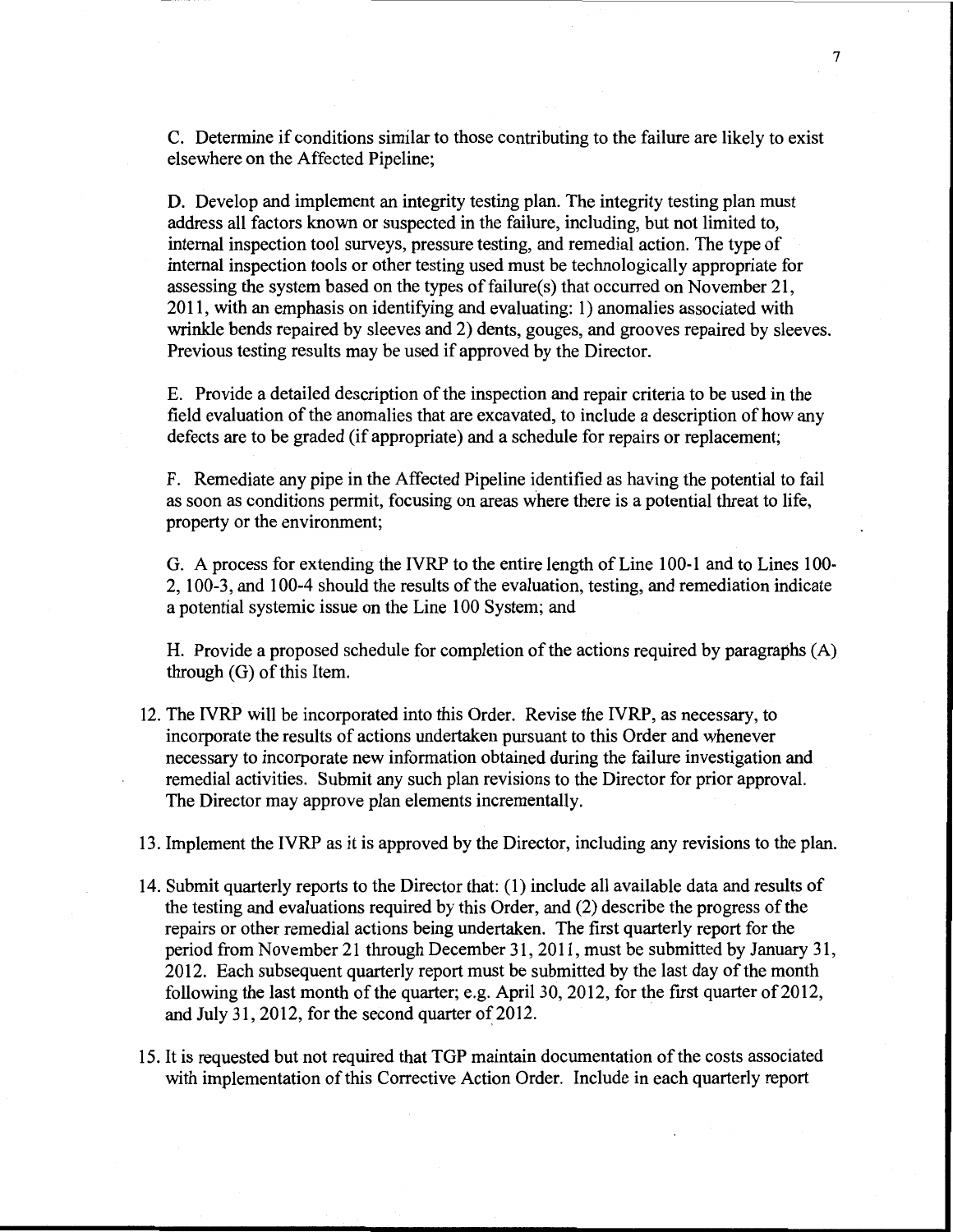submitted, the to-date total costs associated with: (1) preparation and revision of procedures, studies and analyses; (2) physical changes to pipeline infrastructure, including repairs, replacements and other modifications; and (3) environmental remediation, if applicable.

- 16. With respect to each submission that under this Order requires the approval of the Director, the Director may: (a) approve, in whole or part, the submission; (b) approve the submission on specified conditions; (c) modify the submission to cure any deficiencies; (d) disapprove in whole or in part, the submission, directing that TOP modify the submission, or (e) any combination of the above. In the event of approval, approval upon conditions, or modification by the Director, TOP must proceed to take all action required by the submission as approved or modified by the Director. If the Director disapproves all or any portion of the submission, TOP must correct all deficiencies within the time specified by the Director, and resubmit it for approval.
- 17. The Director may allow the permanent removal of the pressure restriction set forth in Item 3 upon a written request from TOP demonstrating that the hazard has been abated and that restoring the pipeline to its pre-failure operating pressure is justified based on a reliable engineering analysis showing that the pressure increase is safe considering all known defects, anomalies and operating parameters of the pipeline.
- 18. The Director may allow the temporary removal or modification of the pressure restrictions set forth in Item 3 upon a written request from TOP demonstrating that temporary mitigative and preventive measures are implemented prior to and during the temporary removal or modification of the pressure restriction. The Director's determination will be based on the failure cause and provision of evidence that preventative mitigative actions taken by the operator provide for the safe operation of the pipeline segment during the temporary removal or modification of the pressure restriction. Appeals of determinations by the Director will be decided by the Associate Administrator for Pipeline Safety.
- 19. The Director may grant an extension of time for compliance with any of the terms of this Order upon a written request timely submitted demonstrating good cause for an extension.

The actions required by this Corrective Action Order are in addition to and do not supersede or waive any requirements that apply to Respondent's pipeline system under 49 C.F.R. Part 192, any other order issued to Respondent under authority of 49 U.S.C. § 60101 et seq., or any other provision of Federal or State law.

Respondent may appeal any decision of the Director to the Associate Administrator for Pipeline Safety. Decisions of the Associate Administrator shall be final.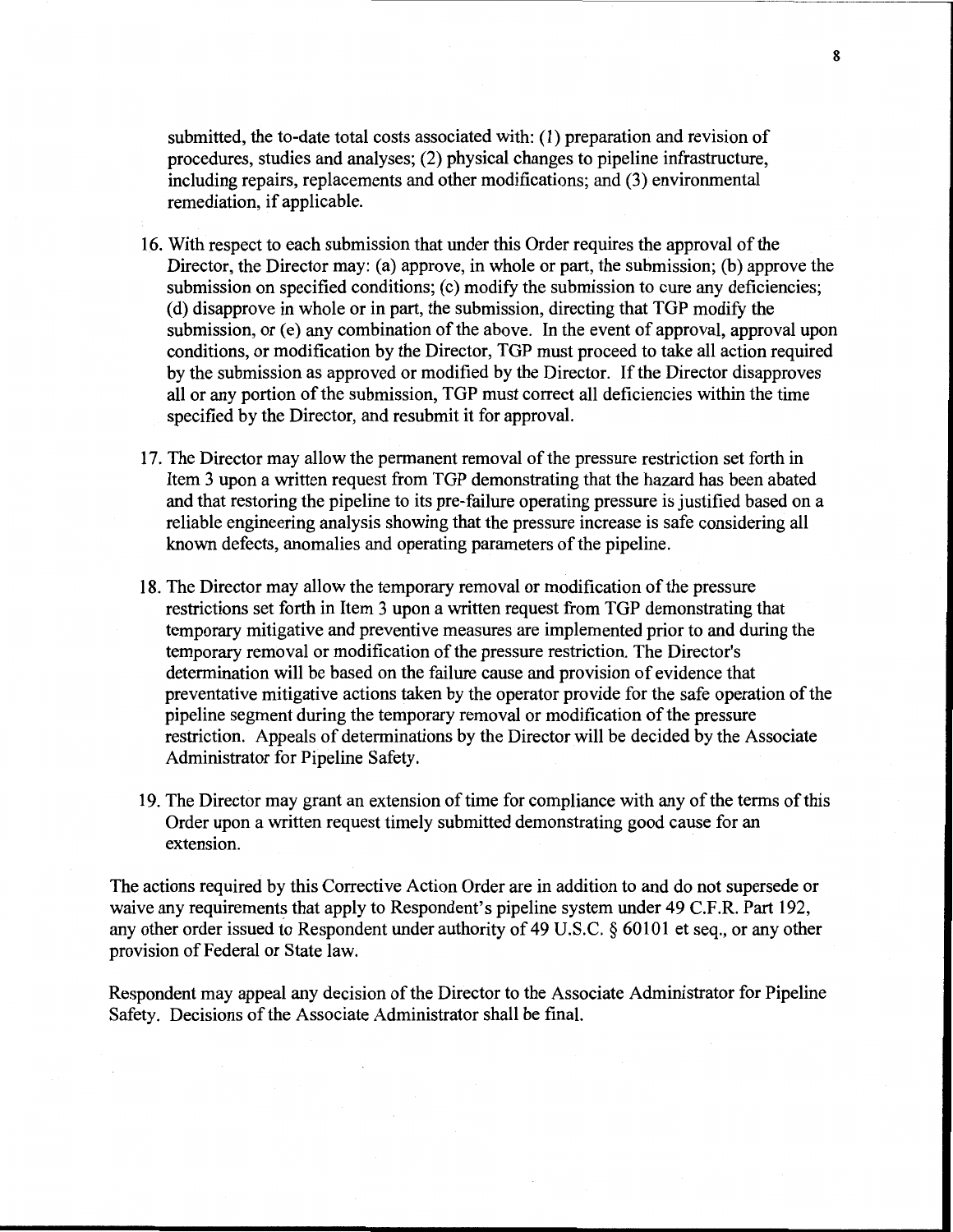Failure to comply with this Order may result in the assessment of civil penalties and in referral to the Attorney General for appropriate relief in United States District Court pursuant to 49 U.S.C. *§* 60120.

The terms and conditions of this Corrective Action Order are effective upon receipt.

Jeffrey D. Wiese

Associate Administrator for Pipeline Safety

**NOV 2 8** 201i

Date Issued